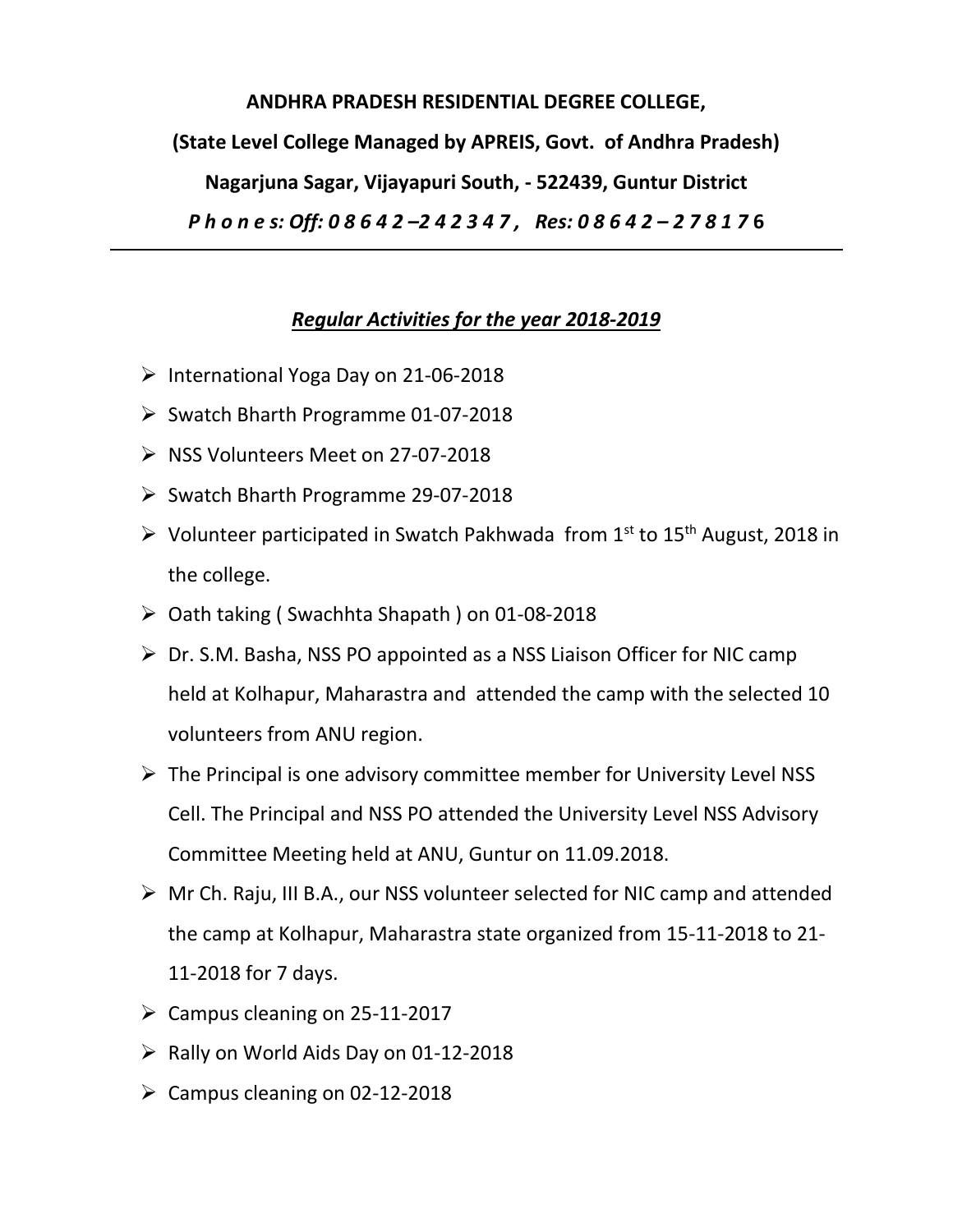- ➢ Mr Sk. Ismail, III B.Com. and Mr. B. Satish Kumar, III B.Com. attended the Youth Festival selections held at Guntur and Mr. Sk. Ismail was selected for Youth Festival held at ANU, Guntur form 14<sup>h</sup> to 15<sup>th</sup> December, 2018.
- ➢ Fund Collection for Blind People Rs. 10,530/- to IAB Trust, Madhurai and send a D.D on 25-02-2019.

## *Other Activities*

- ➢ Selection of volunteers for the year 2018-2019
- $\triangleright$  NSS Foundation Day Prizes distributed to the Volunteers.
- ➢ A separate T-Shirt for every Volunteer
- ➢ Plantation Programme by NSS Volunteers ( 100 Saplings )
- ➢ Purchase of Equipments
- $\triangleright$  Rs. 16,000/- regular grant received from NSS Cell, ANU.

## *Special Camp*

- ➢ Special Camp Conducted from 24-01-2019 to 30-01-2019
- $\triangleright$  Special Camp Conducted at our adopted village
- $\triangleright$  ODF survey reports submitted along with the report.
- $\geq$  44 selected volunteers participated in the camp
- ➢ Rs. 22,500/- Special Camp grant received from the NSS Cell, ANU.